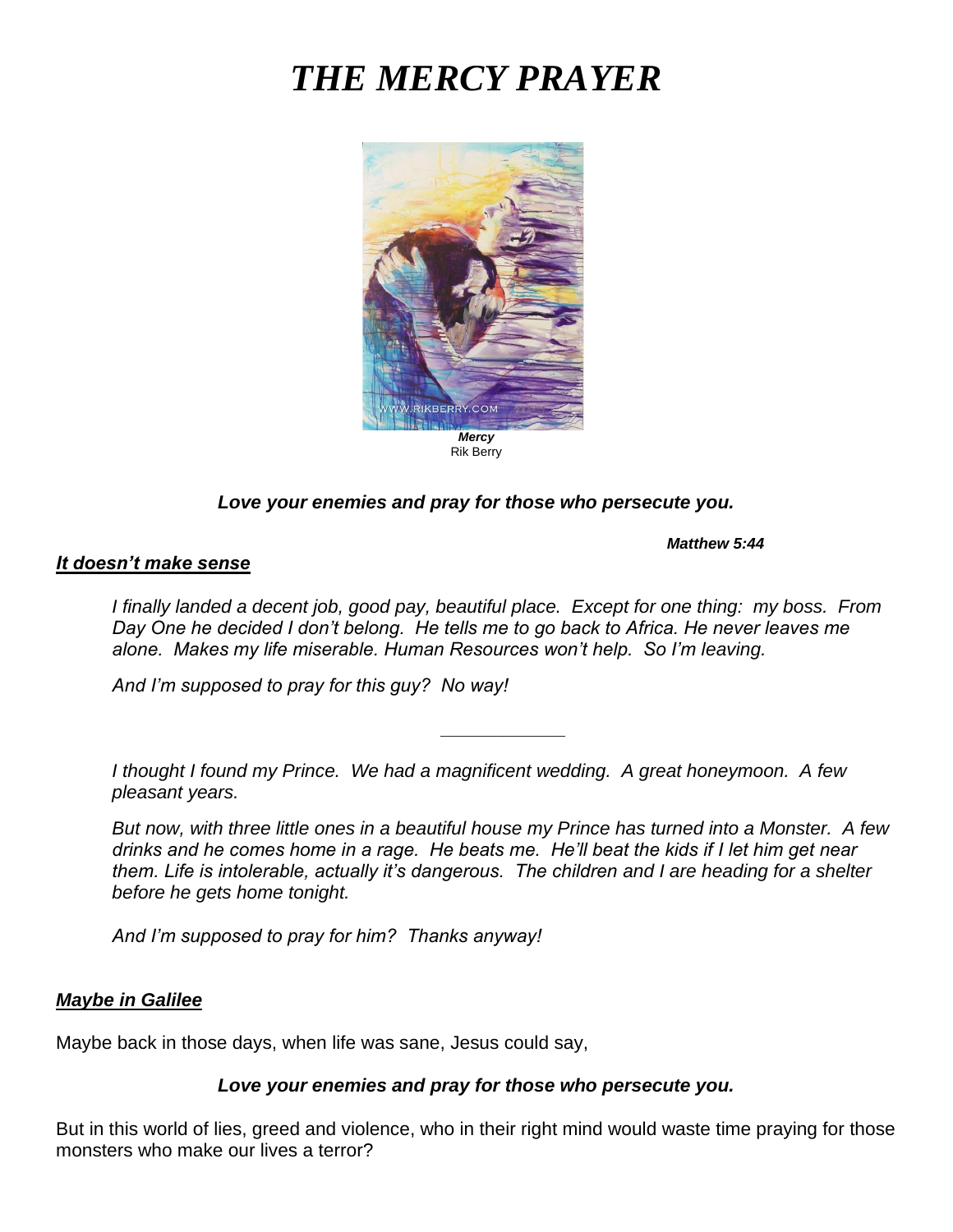## *It's the same world*

Actually, the world back then was no more "sane" than it is now. And no less violent. When Jesus showed us the way of God's World, he was revealing the only way to live in any world.

\_\_\_\_\_\_\_\_\_\_\_\_\_\_\_\_

The only way that works.

The way he lived to his dying breath.

They whipped him, beat him, taunted him, and nailed him to a cross to die.

Did he call down curses from heaven?

Did he threaten them with the fires of hell?

He prayed for them.

## *"Father, forgive them, for they know not what they do."*

That prayer had unspeakable power. Power that hovers over us as I write these words---and as you read them.

God's forgiveness flows like a healing river.

That forgiveness enters us and transforms us.

But it refuses to stagnate within us.



Melani Pyke

Either God's forgiveness flows through us to those who have wronged us or it disappears.

### *Forgive us our trespasses, as we forgive those who trespass against us.*

Forgiveness is God's supreme power on this earth.

God's amazing grace.